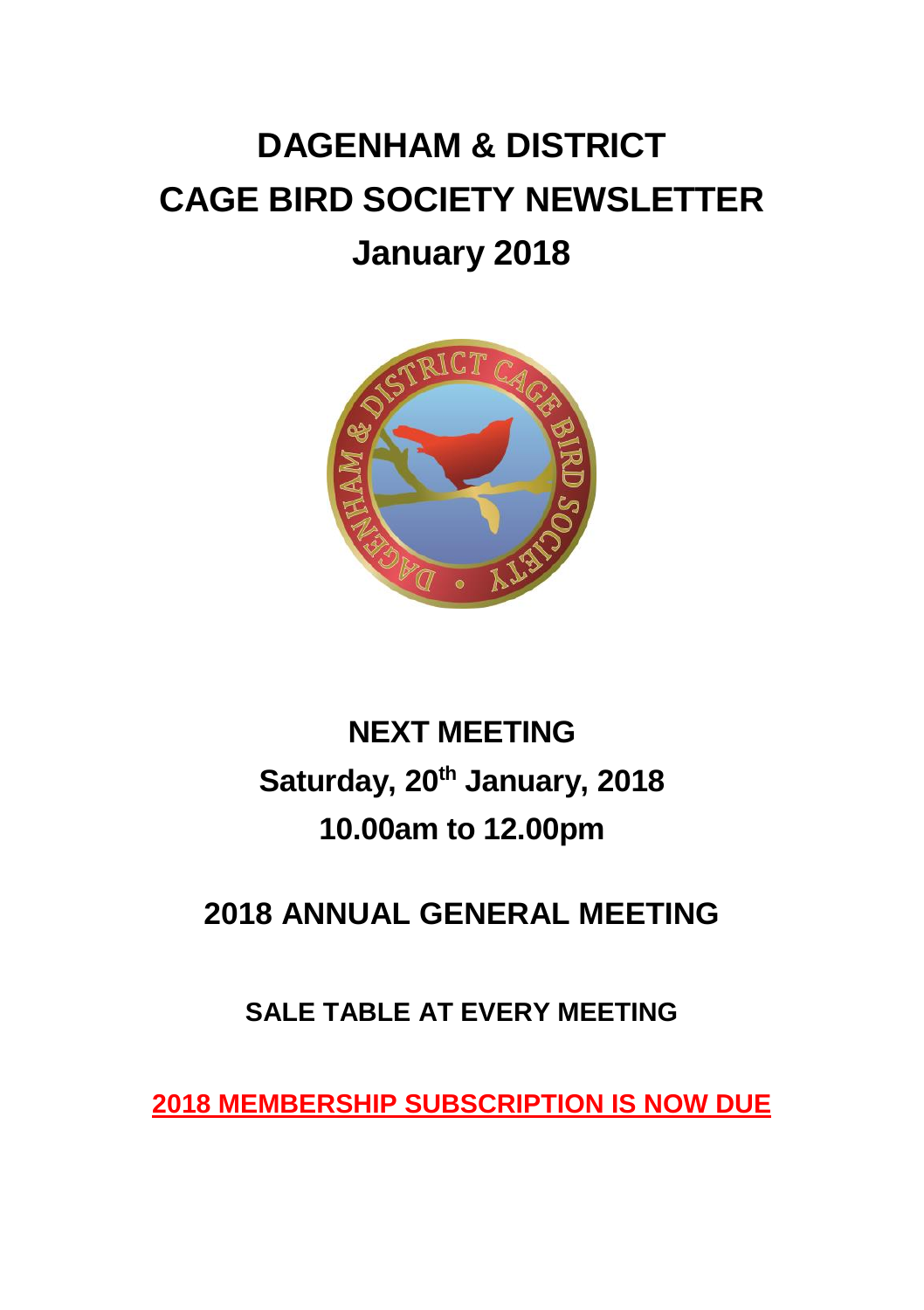**Dagenham and District Cage Bird Society Wantz Hall Rainham Road North Dagenham Essex RM10 7DX**

#### **PRESIDENT**

Mr. Peter De Cort 5 Campbell Close Collier Row Romford Essex **RM1 4SA 01708 750036**

#### **CHAIRMAN**

Mr. Mick McCathy

#### **TREASURER**

Mr. Peter De Cort 5 Campbell Close Collier Row Romford Essex **RM1 4SA 01708 750036**

#### **SECRETARY**

Mr. Richard Wilson Unit 5, 28-30 Fowler Rd Hainault, Essex **IG6 3UT 07852 959447**

### **Committee Members 2017**

President PETER DE CORT Vice President …..vacate… Chairman MICK McCATHY Vice Chairman …..vacate… Secretary RICHARD WILSON Asst. Secretary …..vacate… Treasurer PETER DE CORT Publicity & Raffle BARRY & VAL Show Manager **TONY STUBBS** Ass Show Manager MICK McCATHY Show Secretary STEVE WALLIS Asst. Show Secretary RICHARD WILSON Canteen MICK McCATHY

Committee: Dick Lathief, Ted Papandreas, Steve Roberts

**Meetings held on the third Saturday of the month at 10am to 12pm at Wantz Hall – Rainham Road North – Dagenham – Essex RM10 7DX**

**Committee Members meetings Would officers and committee members please attend these monthly meetings starting from 10am on every meeting day.**

**Subscription rates for the calendar year 2018**

> **Single £15.00 Partnerships £20.00 Juniors Free.**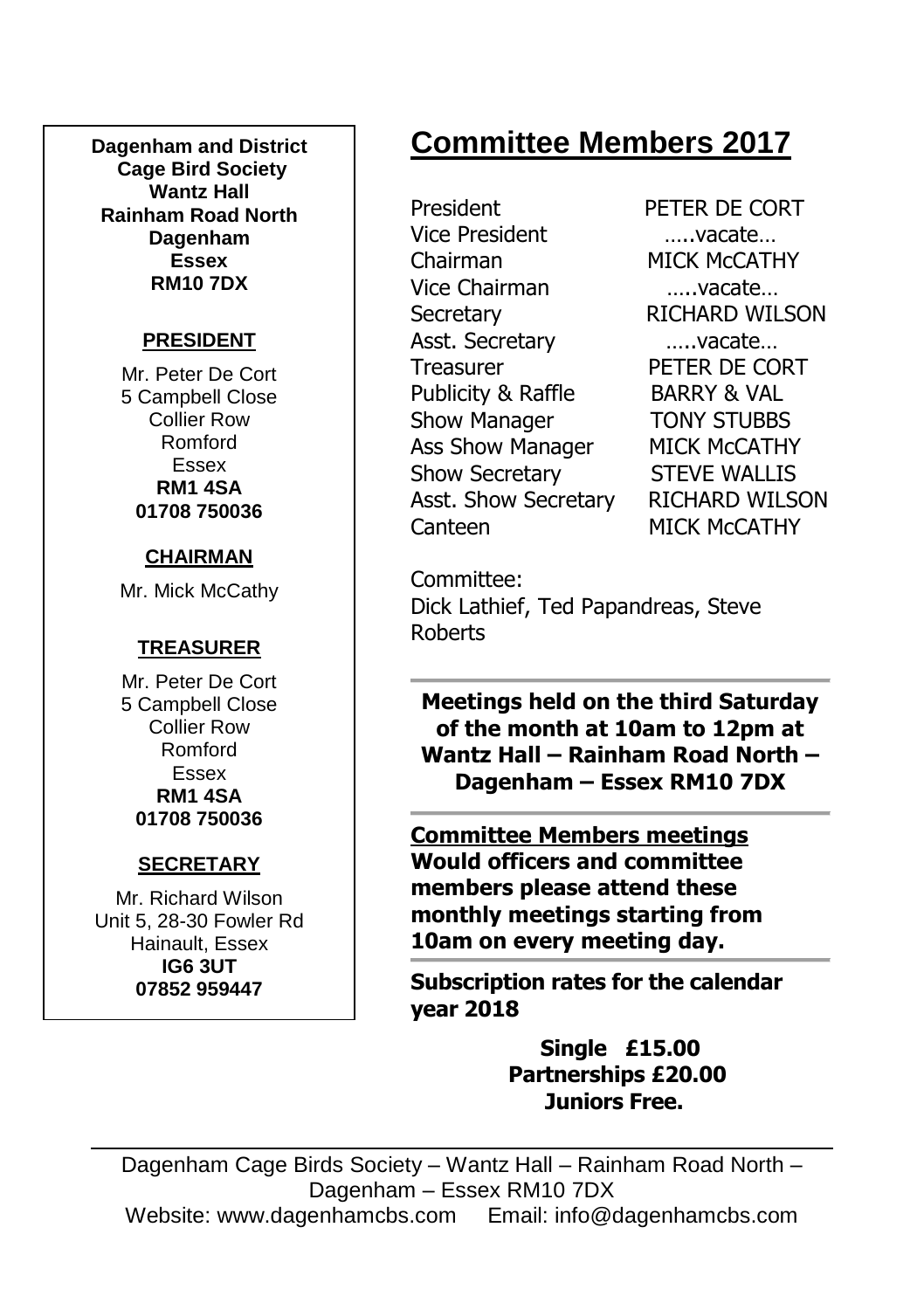### **December 2017 Meeting**

At this meeting, we had our free draw for the Christmas Hamper, each meeting that a Member attends they are issued with a free raffle ticket, the more meetings a Member attends, the more tickets they get to go into the pot. All the Member's tickets then go into the pot for our December meeting when the lucky winner will receive a Hamper donated by our Club sponsor Vista Workspace Solutions Ltd.

This year Mr & Mrs Grigg won a beautiful Marks & Spenser Hamper which I hope they enjoyed over the Christmas period.

On the Friday night we also had a buffet laid on for everyone who came to help put up the staging for the following day's Show. Putting up the staging was quite long winded but with more helping hands this would have been much quicker which meant we could have started on the buffet a lot sooner.

Our Open Show on the Saturday was a fantastic day with 426 entries with only 19 no shows (407 on the day), up from the 292 we had the year before. The venue can only be described as perfect, with many visitors making positive remarks about the Show, venue and what a great Club Dagenham CBS is.

So well done to everyone involved, with special thanks to: -

The Members who run the kitchen - Barry, Fran and Val, the Stewards on the day - Mick Pegram, George Philpot, Scott Wall, Dave Mason, George Harbour, Show Secretary - Steve Wallis, Ken Grigg on the door, Fergus



McCarthy for working so hard selling raffle tickets and Bill Wallis & Lee Wallis for staying behind to tidy up and put the staging away. Well done to you all for your hard work and dedication to the Club. You all helped to make a positive impression to everyone who came to the Show at a time when the hobby is in decline. This helped to encouraged new members to join on the day.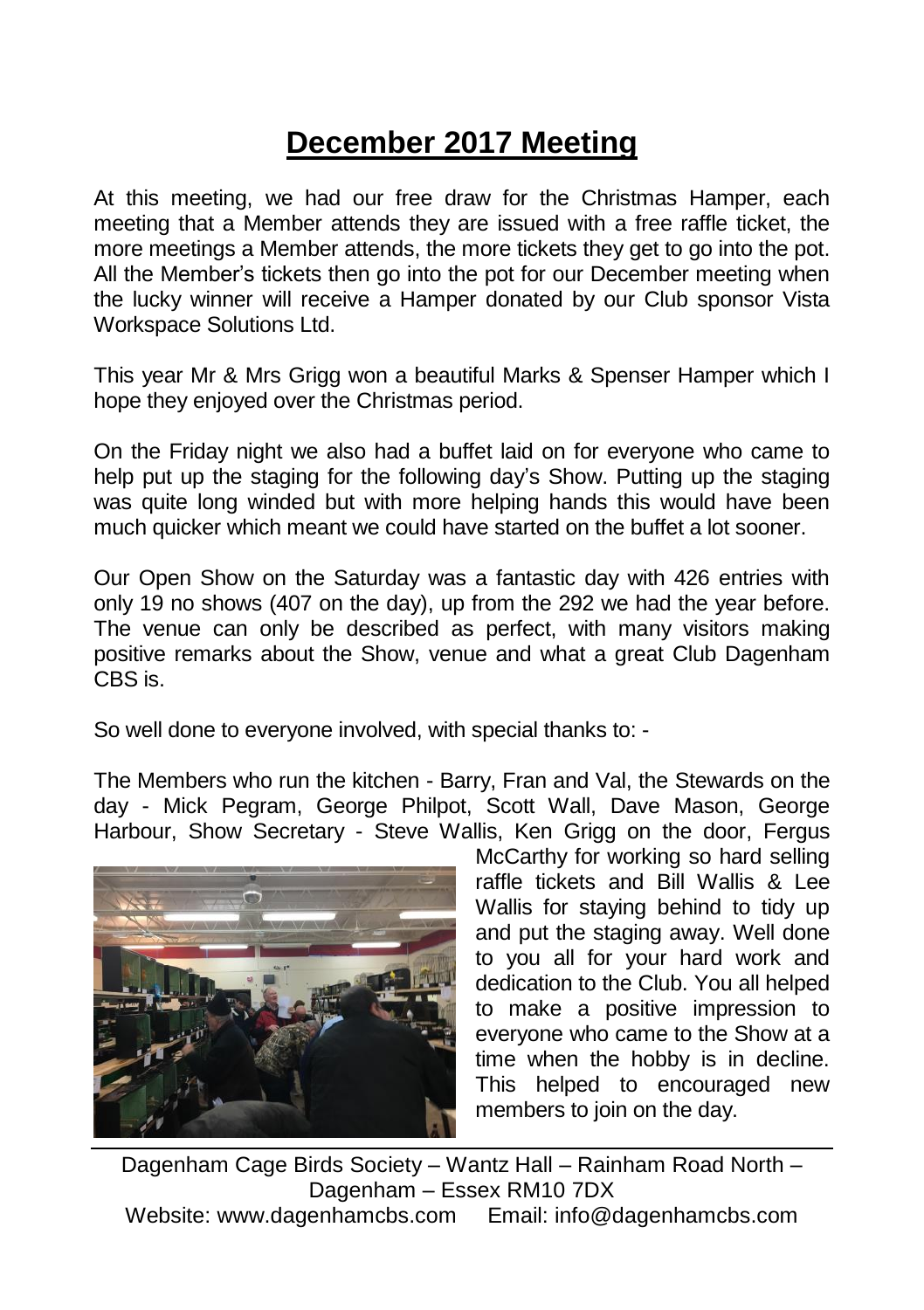



| <b>DAGENHAM CBS OPEN SHOW 2017</b>     |                              |
|----------------------------------------|------------------------------|
| <b>SECTION</b>                         | <b>WINNER</b>                |
| <b>BEST BIRD IN SHOW</b>               | C. RIGDEN                    |
| <b>BEST FIFE IN SHOW</b>               | P. MAJOR                     |
| <b>SECOND BEST FIFE</b>                | <b>CLARKE &amp; GILLOTT</b>  |
| <b>BEST HYBRID</b>                     | LAWSON & WELLS               |
| <b>BEST MULE</b>                       | <b>D MASON</b>               |
| <b>BEST BRITISH</b>                    | <b>D MASON</b>               |
| <b>BEST BRITISH COLOUR VARIANT</b>     | LAWSON & WELLS               |
| <b>BEST CYB MULE</b>                   | <b>S WALLIS</b>              |
| <b>BEST SIBERIAN</b>                   | <b>S WALLIS</b>              |
| <b>BEST CYB BIRD IN SHOW</b>           | <b>HOLLAWAY &amp; OAKLEY</b> |
| <b>BEST CANARY IN SHOW</b>             | C RIGDEN                     |
| BEST BRITISH, MULE, HYBRID or SIBERIAN | <b>D MASON</b>               |
| <b>BEST FOREIGN OF PARROTLIKE</b>      | <b>HOLLAWAY &amp; OAKLEY</b> |
| <b>BEST YORKSHIRE IN SHOW</b>          | P. MAJOR                     |
| <b>BEST CHAMPION YORKSHIRE</b>         | P. MAJOR                     |
| <b>BEST NORWICH IN SHOW</b>            | C RIGDEN                     |
| <b>BEST CHAMPION NORWICH</b>           | C RIGDEN                     |
| <b>BEST GLOSTER IN SHOW</b>            | LAWSON & WELLS               |
| <b>BEST CHAMPION GLOSTER</b>           | <b>LAWSON &amp; WELLS</b>    |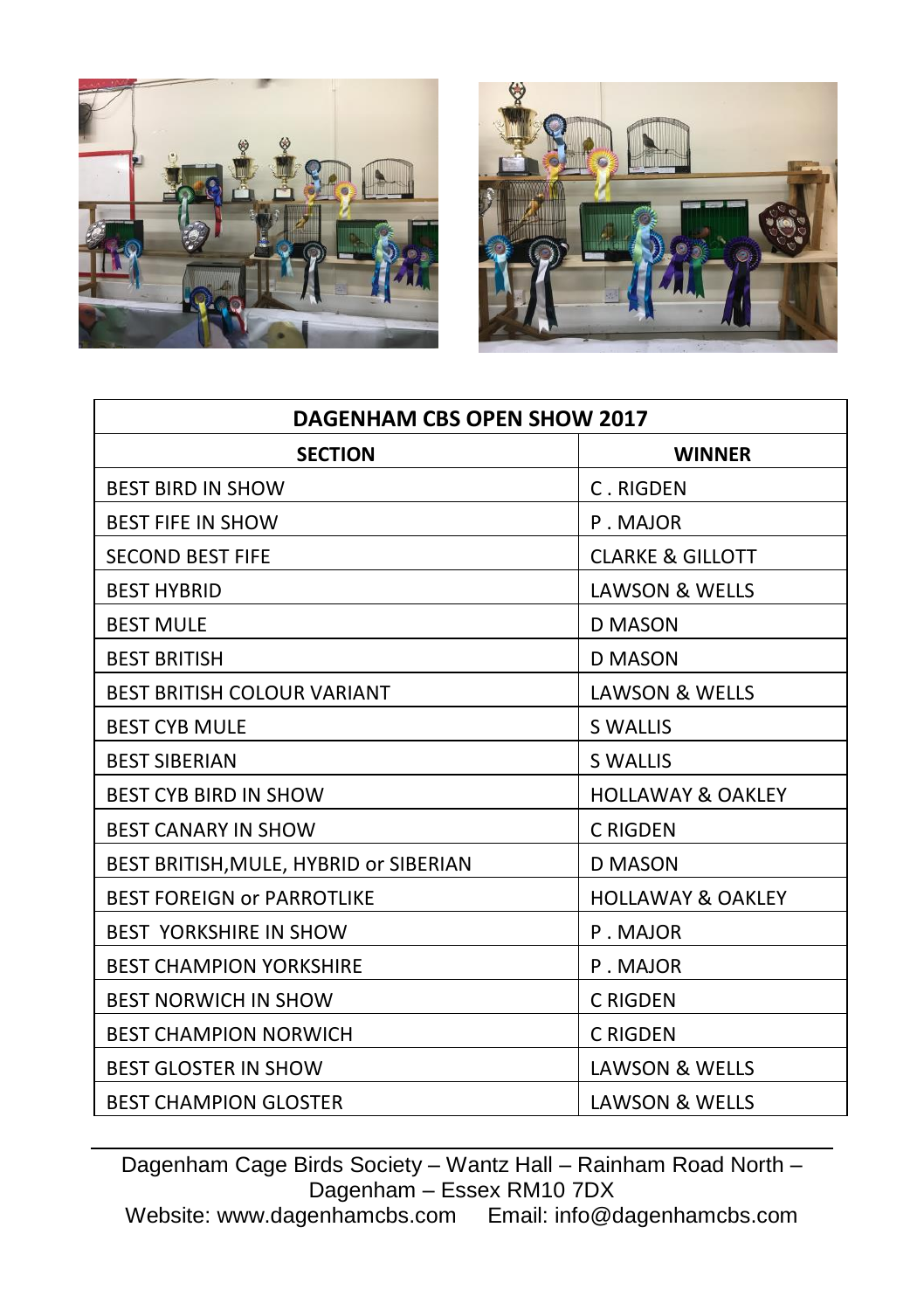| F McCARTHY                   |
|------------------------------|
| P. MAJOR                     |
| P. MAJOR                     |
| R MACK                       |
| R TIAN                       |
| R TIAN                       |
| K WREN                       |
| <b>CLARKE &amp; GILLOTT</b>  |
| <b>CLARKE &amp; GILLOTT</b>  |
| <b>F THORN</b>               |
| D MASON                      |
| <b>D MASON</b>               |
| <b>G HARBOUR</b>             |
| D MASON                      |
| D MASON                      |
| G HARBOUR                    |
| LAWSON & WELLS               |
| LAWSON & WELLS               |
| <b>G HARBOUR</b>             |
| S WALLIS                     |
| S WALLIS                     |
| <b>M SPOONER</b>             |
| <b>HOLLAWAY &amp; OAKLEY</b> |
| <b>HOLLAWAY &amp; OAKLEY</b> |
| <b>HOLLAWAY &amp; OAKLEY</b> |
| <b>HOLLAWAY &amp; OAKLEY</b> |
| P. MAJOR                     |
| <b>K GRIGG</b>               |
| <b>F MCCARTHY</b>            |
|                              |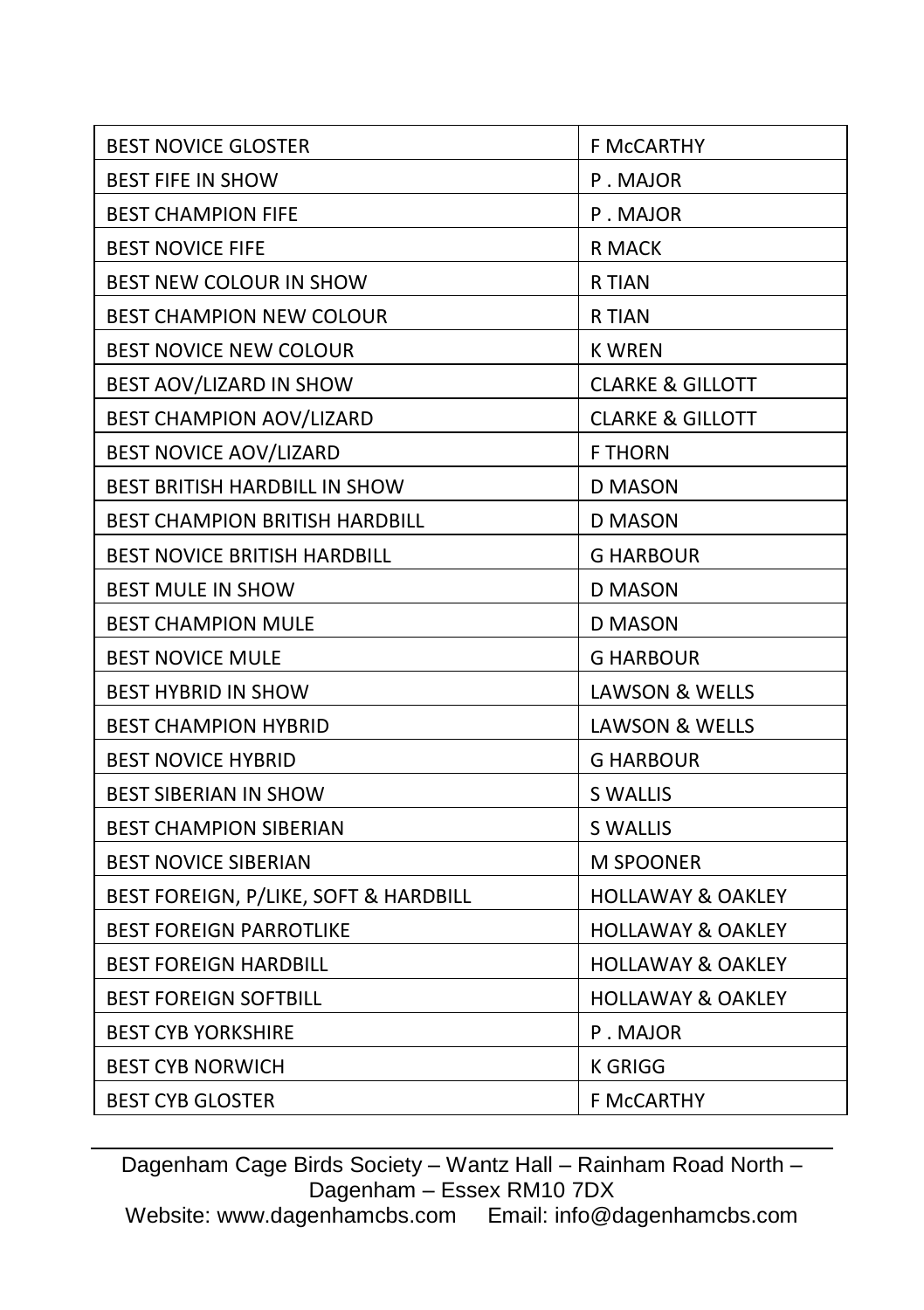| <b>BEST CYB FIFE</b>             | P. MAJOR                     |
|----------------------------------|------------------------------|
| <b>BEST CYB NEW COLOUR</b>       | R TIAN                       |
| <b>BEST CYB BRITISH HARDBILL</b> | D MASON                      |
| <b>BEST CYB MULE</b>             | S WALLIS                     |
| <b>BEST CYB HYBRID</b>           | K GRIGG                      |
| <b>BEST CYB SIBERIAN</b>         | <b>S WALLIS</b>              |
| <b>BEST CYB FOREIGN HARDBILL</b> | <b>HOLLAWAY &amp; OAKLEY</b> |
| <b>BEST CYB PARROTLIKE</b>       | <b>HOLLAWAY &amp; OAKLEY</b> |
| <b>BEST MINITURE MULE</b>        | <b>G HARBOUR</b>             |
| <b>MOST ENTRIES</b>              | <b>B WALLIS</b>              |

### **Treasurers Monthly Report for December 2017**

Friday Night Number of Members present – 31 Raffle made – £59.00 Tea Bar made – £19.20

Saturday Show Raffle made – 175.00 Tea Bar made - £120.90 Door Entry - £131.00 Auction & Equipment stand £40.00 Number of new Members - 6

Welcome to our new Members – Keith Wren – New Colour Canaries. Nigel Wren – Fife Canaries. R&K Mills – New Colour Canaries. D Dawkins – Norwich Canaries. D&K Moore – British & Canaries. N Brese – Fife Canaries.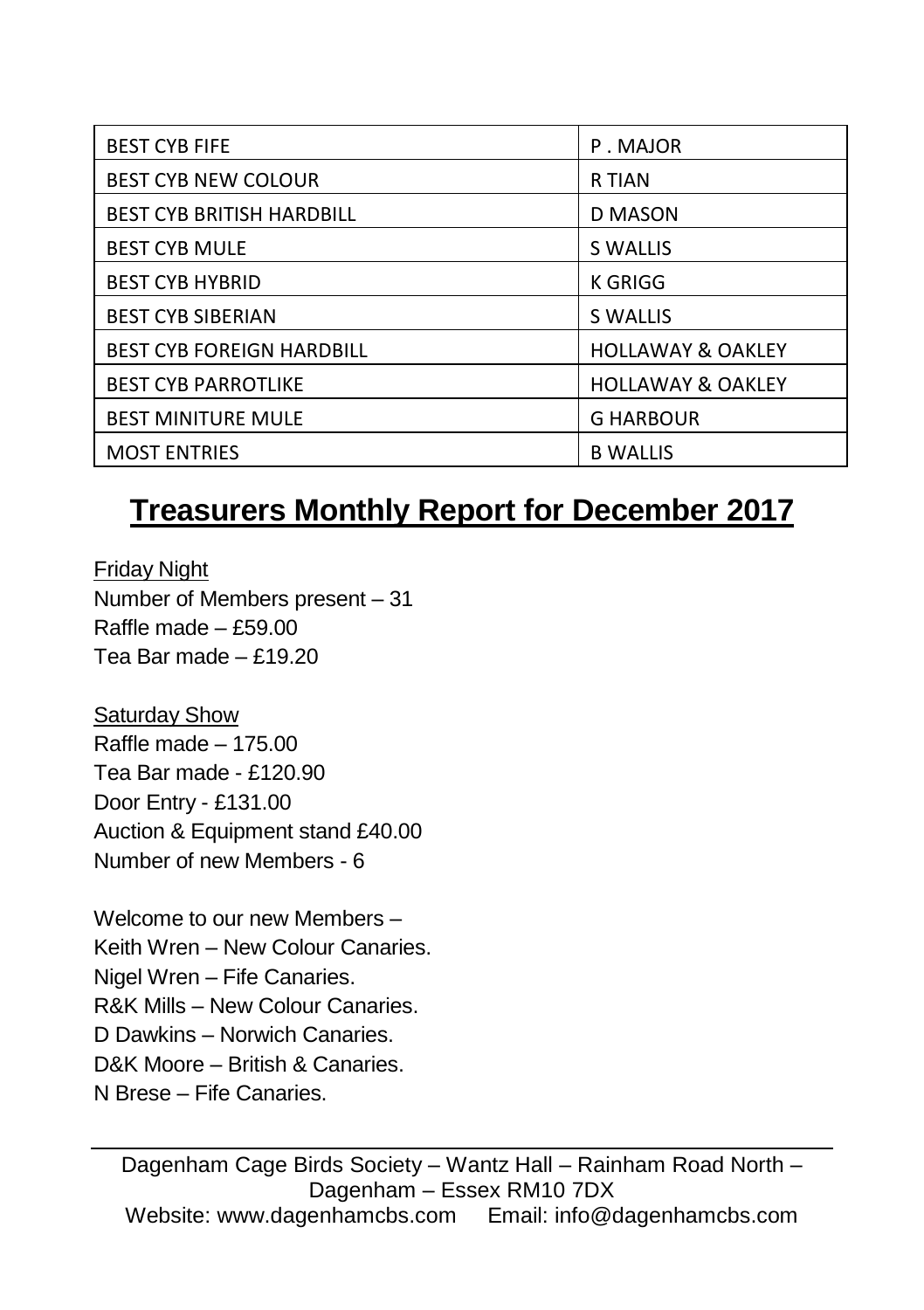### **The Club's Website**

[www.dagenhamcbs.com](http://www.dagenhamcbs.com/) you can find out all about our club right back to 1935, Newsletters, Shows, our history and much more.

### **January 2018 Meeting**

This is the Club's 2017 Annual General Meeting (AGM) it is important that we get as many members to attend as possible, as at this meeting we will discuss, plan and agree how the Club operates and moves forward for 2018. Below shows what we arranged for each month in 2017, alongside is given the number of Members that attended that meeting. January – AGM – 17 February – Postponed (old hall not unlocked) March – Cock Show (Dagenham CBS Show League) - 24 April – Bring & Buy Sale – 16 May – Guest Speaker (Wildlife Organisation) – 20 June – Guest Speaker (Vic Rampling) – 17 July – Quiz Night – 10 August – Open Show Preparation Night – 18 September – Any Bird Show (Show League) – 17 October – Pairs Show (Show League) – 24 November – Young Stock Show – 28 December - Food & Wine/Xmas raffle, Prep for staging the Open Show. - 31

#### Current Committee Members & Positions

President - PETER DE CORT Vice President - vacant Chairman - vacant Vice Chairman - vacant Secretary - RICHARD WILSON Asst. Secretary - vacant Treasurer - PETER DE CORT Publicity & Raffle - BARRY & VAL

Show Manager – RICHARD WILSON Asst. Show Manager - vacant Show Secretary - STEVE WALL IS Asst. Show Secretary - vacant Canteen - MICK MACATHY

Committee: Dick Lathief, Paul Cambruzzi, Ted Papandreas